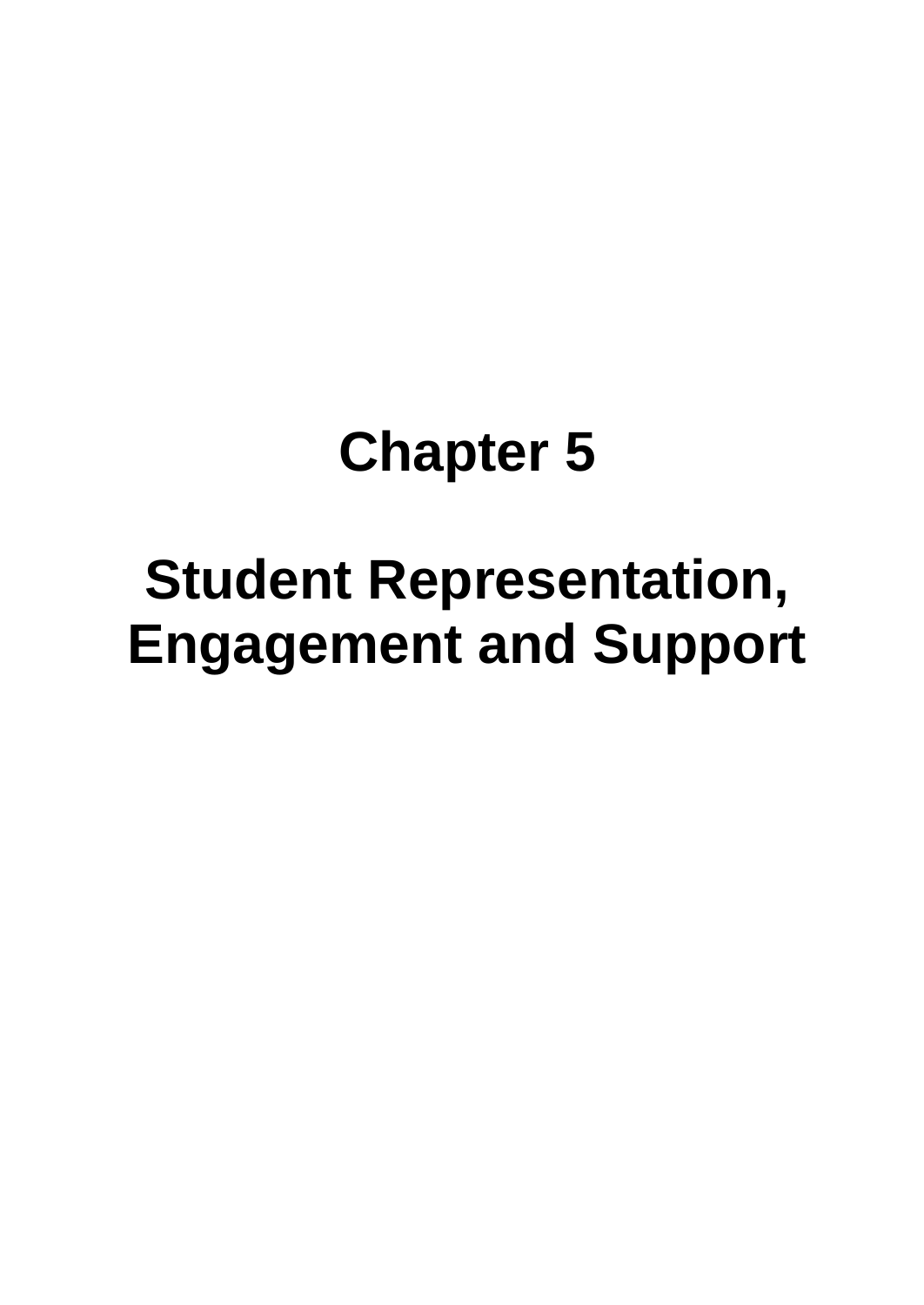# **5. STUDENT REPRESENTATION, ENGAGEMENT AND SUPPORT**

# **5.1 Introduction**

In accordance with the UK Quality Code for Higher Education, the University works to engage all students individually and collectively in the quality of their educational experience and supports all students to achieve successful academic and professional outcomes. The University has a strong commitment to students as partners in their educational experience as expressed in its Student Charter and outlined in the UK Quality Code for Higher Education, Advice and Guidance: Student Engagement, using the principles of this document to underpin its work.

In particular, in line with QAA Guidance, it emphasises that 'partnership working is based on the values of openness; trust and honesty; agreed shared goals and values; and regular communication between the partners. Partnerships reflect a mature relationship based on mutual respect between students and staff.'

This chapter focuses on the four student focused areas of work (student support, student engagement, academic representation and feedback) which allow students to participate in the assurance and enhancement of their educational experience.

This chapter gives an overview of the strategies that the University operates in these areas and articulates the expectations and principles in relation to academic representation, engagement and support for HE students across the UWTSD Group and its collaborative partner institutions.

The University regularly maps and monitors progress in these areas against the UK Quality Code and the relevant Advice and Guidance documents. Similarly, the effectiveness of student engagement, representation and support policies and procedures is reviewed regularly, as is the impact of any action taken.

# **5.2 Strategies**

The main strategies in this area are:

- Student Health and Wellbeing Strategy
- Learning and Teaching Enhancement Strategy
- **Strategic Equality Plan**

# **5.3 Collaborative Partner institutions**

It is recognised that student engagement, representation, feedback and support at collaborative partner institutions may take a different format. For example, not all collaborative partner institutions have a Students' Union. However, all collaborative partner institutions are expected to:

- value student engagement and the student voice;
- have a comparable set of systems and procedures in place which reflect the requirements of the specific delivery location;
- meet the principles of student engagement, representation and support as outlined in this chapter;
- meet the expectations of the UK Quality Code for Higher Education;
- clearly articulate to students any variations to the principles (see section 5.8).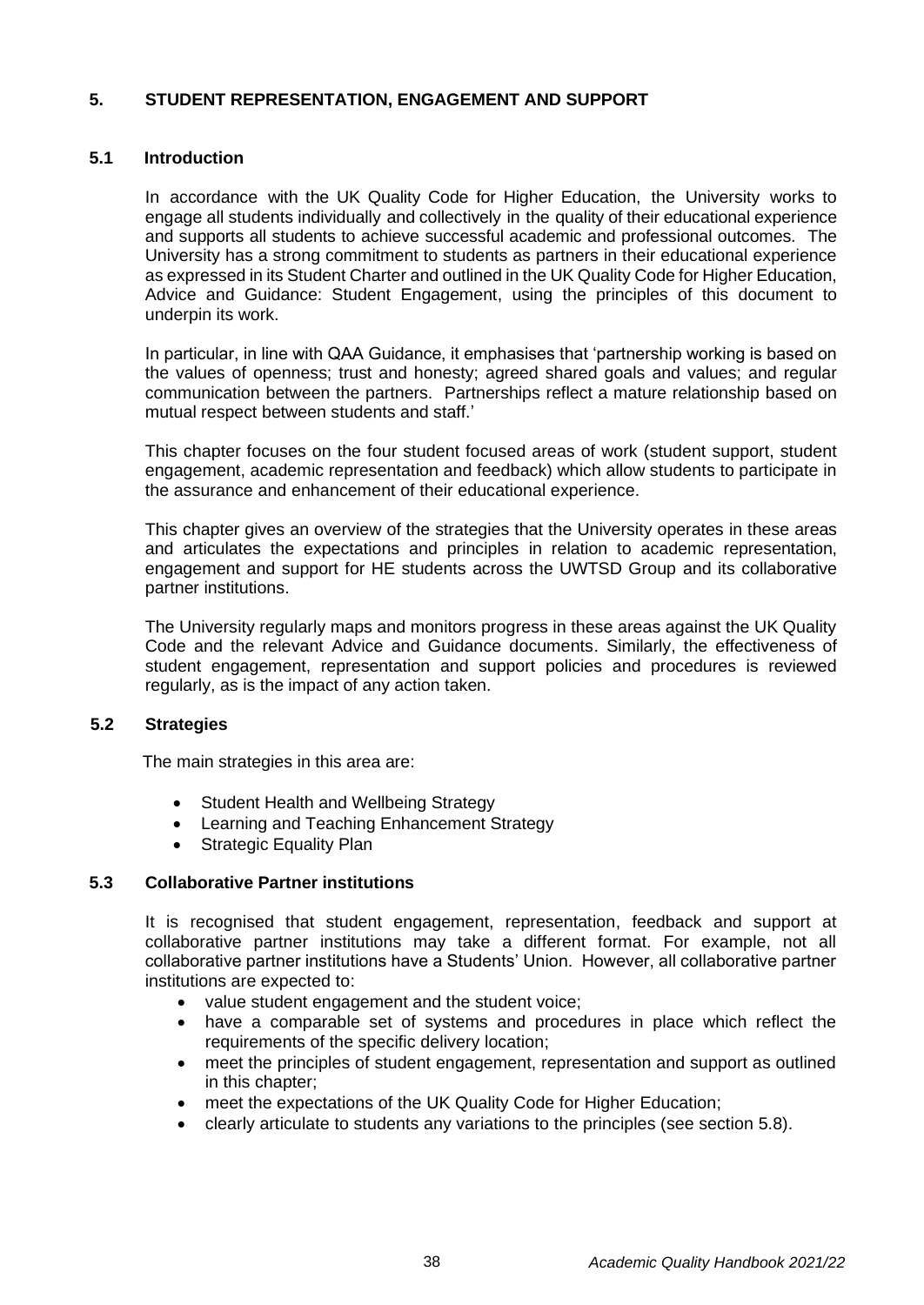# **5.4 An inclusive and supportive environment**

In line with the University's Strategic Equality Plan and the Student Health and Wellbeing Strategy, the University is keen to foster a culture where all are valued and respected and to provide an inclusive, supportive, and safe learning and working environment in which all students and staff can flourish and are able to fulfil their personal potential. Staff and students work in partnership, collaboratively and as co-creators, to build a strong learning community together. Students are able to seek help and engage with support as needed.

The University is committed to recognise and celebrate the diversity of the student population, to provide an excellent student experience that supports all students to participate fully in university life, to ensure an inclusive approach to student engagement, and to take measures to remove barriers to participation.

Offering an inclusive learning and teaching experience is one of the four key principles of the University's Learning and Teaching Enhancement Strategy.

# **5.5 Principles in relation to student support**

- (1) The University is committed to supporting all students as appropriate in their studies so that they can achieve successful academic and professional outcomes.
- (2) High quality support systems are in place to ensure that all students are able to achieve positive outcomes, academically and professionally.
- (3) The key principles of offering a personalised, collaborative, inclusive and professionally focused learning and teaching experience are reflected in the support network offered to students.
- (4) Students are able to discuss their performance, studies and academic issues through access to a named tutor within their discipline.
- (5) Appropriate support arrangements are in place for students with disabilities to ensure equality of opportunity in terms of them accessing their programme of study and reaching their full potential.
- (6) All students have opportunities to develop skills that enable their academic, personal, and professional development.
- (7) A transparent and consistent framework is in place within the institution to provide students with the opportunity to apply for targeted financial support in the case of financial hardship and to enhance their study opportunities. Separate arrangements apply to collaborative partnership institutions, who may provide their own mechanisms to support students financially, as appropriate to the partner.
- (8) Appropriate support and guidance are provided for students involved in student cases (e.g. complaints, appeals, support for study, fitness to practise).
- (9) The University acknowledges the sensitive and confidential nature of many issues relating to student support and welfare issues. A student privacy statement is in place as part of the University's obligation to data protection regulations. The University is also mindful in this respect of its obligations under the Equality Act 2010.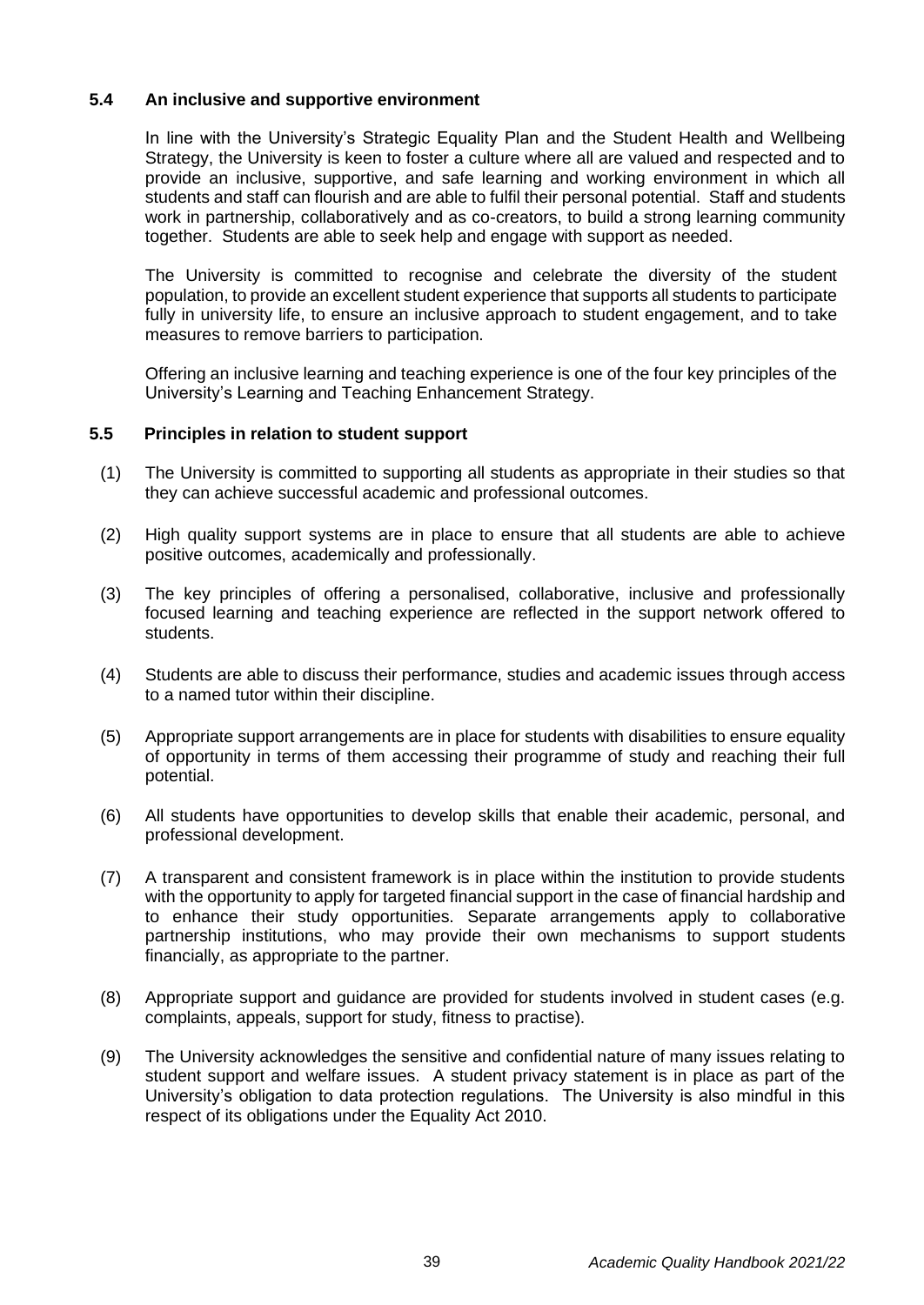## **5.5.1 Student support policies and protocols**

The University has a number of policies, procedures and protocols in place to support students and in particular to protect students with protected characteristics, these are listed in Chapter 12.

## **5.6 Student Charter**

The primary document that outlines the relationship between and mutual expectations of students and the institution is the Student Charter. The Student Charter is reviewed annually by all parties and then endorsed by University Council. The Student Charter covers all UWTSD's HE students, within the UWTSD Group and within collaborative partner institutions.

By having a Student Charter in place, the University demonstrates its full commitment to continually improving the quality of its services and, in line with its Strategic Plan and mission, recognises that students are at the heart of the institution.

The Student Charter emphasises the importance of belonging to a learning community, the importance of the health and wellbeing of all belonging to this community, and of partnership working between staff and students. It also emphasises the importance of a strong and effective working relationship between the University and the Students' Union, and symbolises the joint commitment to securing an excellent student experience.

# **5.7 Partnership work with the Students' Union**

Within UWTSD, there is a strong emphasis on partnership work with the Students' Union and the involvement of the Students' Union at all levels of the organisation. The Student Charter and Students' Union Relationship Agreement are revised annually.

The Students' Union is recognised as the voice of students within the institution. It also offers support to students from collaborative partner institutions when their cases are considered centrally as outlined in the relevant policies.

The Students' Union is responsible for the oversight and development of the student representation framework and produces an annual Academic Quality Report. It is involved with strategic planning and review processes and is represented throughout the University's committee structure. In addition, regular informal meetings are held at senior level with the Students' Union.

A partnership agreement is in place with the Students' Union and is updated annually.

## **5.8 Principles in relation to student engagement**

- (1) The University and Students' Union takes a partnership approach to Student Engagement.
- (2) All Students have access to a recognised formal channel through which they can communicate any feedback regarding their student experience at UWTSD. Collaborative partner institutions embed student voice activities within all their UWTSD programmes.
- (3) Students are represented at all levels of University decision making.
- (4) Students contribute to the development of strategies and policies as well as major projects.
- (5) Engagement with students in relation to their educational experience should be on both an individual and collective basis.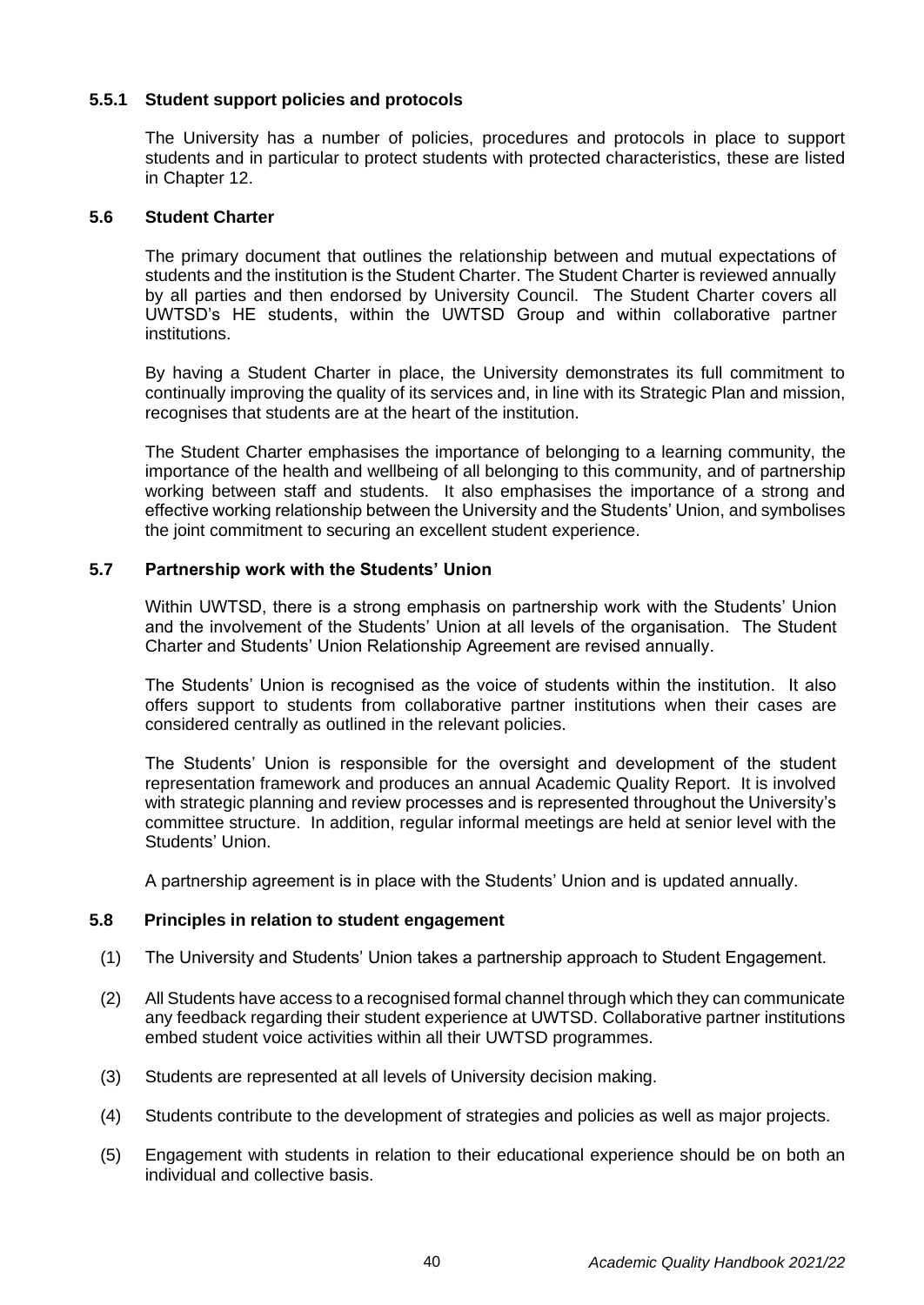- (6) Staff recognise that students are active partners in the learning and teaching process.
- (7) Students contribute at all key quality assurance stages in relation to their programmes of study (e.g. the development, assurance and enhancement of the quality of their educational experience).
- (8) Students are provided with regular and consistent opportunities to provide formal and informal feedback on all aspects of the educational experience throughout their programme.
- (9) Effective communication mechanisms are in place to let students know what has been done in response to feedback.

## **5.9 Principles in relation to academic representation**

- (1) The University recognises that the Students' Union manages the academic representation system for students at UWTSD.
- (2) The academic representation system aims to be inclusive, accessible and reflect the diversity of UWTSD students.
- (3) Academic representatives are considered to be a representative voice for their cohort.
- (4) Where possible academic representatives are democratically elected by their peers or recruited on a volunteer basis.
- (5) Academic representatives are expected to attend appropriate training and receive appropriate support.
- (6) Academic representatives are provided with time to meet students in their cohort without a member of University staff present.
- (7) Academic Representatives are a full member of any committees that they attend.
- (8) Feedback from academic representatives should be raised and responded at appropriate levels throughout the University's academic structure (e.g. programme, discipline, institute and university committees).
- (9) Staff work with academic representatives in partnership to respond to their feedback and to develop solutions to matters raised.
- (10) For specific events (e.g. Student Staff Committees, monitoring or validation meetings), staff should ensure that the events are accessible and that academic representatives are briefed on the event's purpose.
- (11) The University recognises the right of academic representatives to campaign on issues.

## **5.9.1 Academic Representation policies and protocols**

At programme level, the usual platform for formal academic representation meetings is a Student Staff Committee.

Where appropriate and approved by the relevant Institute Board and the Students' Union, other equivalent means of exercising the responsibilities of Student Staff Committees and engaging students in discussions about the quality of their learning experience may be established. Such arrangements are likely to be appropriate for discussions relating to some postgraduate programmes and where, for example, programmes of study are delivered